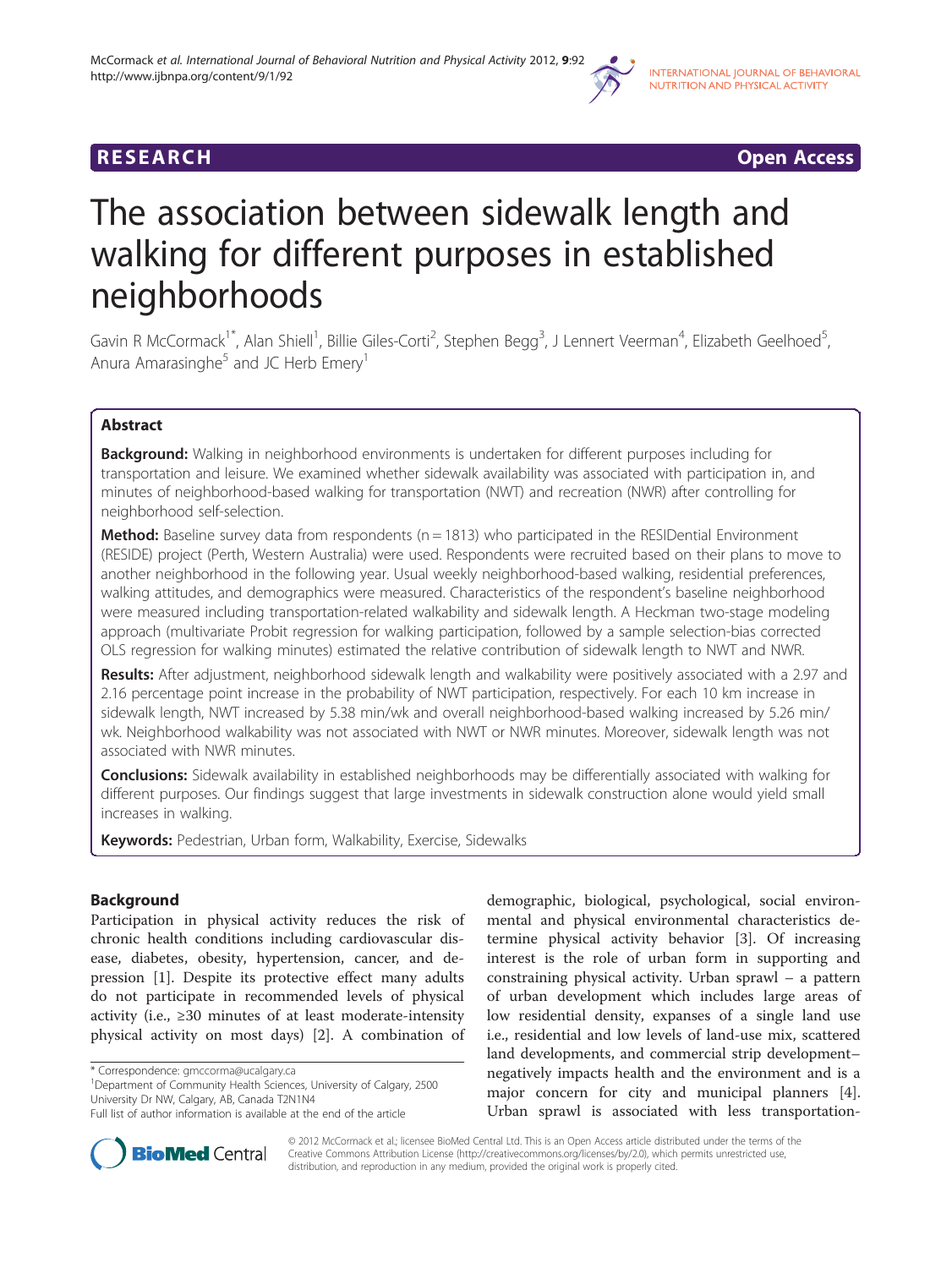related walking and cycling and increased dependence on private motorized modes of transportation which negatively affects air quality [\[4,5](#page-10-0)]. Consequently, higher levels of urban sprawl are associated with an increased risk of overweight and obesity, pedestrian injury, and chronic diseases [[4-6](#page-10-0)].

Different urban planning practices can be implemented at various geographical scales (i.e., street, neighborhood, county, city, and region). Thus, within vast sprawling cities there are opportunities to improve the built environment's supportiveness of walking at smaller geographical scales such as within individual neighborhoods. For example, even in sprawling cities, traditional, neo-traditional or new urbanist neighborhoods that are characterized by mix of residential, commercial, and recreational land-uses, well connected street and pedestrian networks (i.e., grid-like street patterns), higher population densities, convenient access to public transit, and walking infrastructure can encourage more local walking [[7\]](#page-10-0). Cross-sectional evidence also suggests that specific components that make up the neighborhood environment are independently associated with walking, such as proximity to and mix of different recreational and nonrecreational (e.g., supermarkets, banks, convenience stores) land use types, proximity of street and pedestrian network connectivity (e.g., number of 3 and 4-way intersections, block size), population and employment density, traffic volume and traffic control devices, and aesthetics or appeal [\[8-10](#page-10-0)].

The evidence that urban design characteristics are causally related to levels of physical activity is derived mainly from cross-sectional studies. While crosssectional studies provide no direct insight into temporal cause and effect associations, they provide information about the strength of association and possibility of alternative explanations. Amongst others, these two indicators of evidence provide the epidemiological evidence required to infer causality [[11](#page-10-0)]. However, the strength of association between variables can only be informative in cross-sectional data if the association is non-spurious<sup>a</sup>. Especially pertinent here is the suggestion that any association between the built environment and physical activity may be more the result of self-selection: people who like to be active choose to live in neighborhoods that support their preferred activity. To date the majority of cross-sectional studies examining the relations between the built environment and physical activity have not adjusted for neighborhood or residential selfselection [[8-10](#page-10-0)]. Apart from affordability, people consider lifestyle, physical activity and transportation related factors as important when selecting where to live, and these latter factors might influence the amount of physical activity undertaken [\[12,13\]](#page-10-0). The unmeasured contribution of residential self-selection to the association between the built environment and physical activity may result in spurious associations – resulting in an overestimate of the association.

Nevertheless, several studies have found associations between characteristics of the neighborhood built environment and walking even when adjusting for residential selection [[14\]](#page-10-0). For instance, Cao [\[15](#page-10-0)] found self-reported frequency of transportation walking and strolling to be higher in traditional versus suburban neighborhoods controlling for residential preference. Frank et al [[16](#page-10-0)] found positive associations between a neighborhood walkability index (i.e., a combined index of different environmental characteristics) and self-reported participation in discretionary and non-discretionary walking adjusting for residential selection (preferences for particular neighborhood attributes and reasons for moving to the neighborhood). A US and an Australian study with similar methodologies both found positive associations between a neighborhood walkability index and self-reported minutes of transportation, but not leisure walking, after adjustment for residential selection [[17,18\]](#page-10-0). Chatman [[19\]](#page-10-0), adjusting for neighborhood preferences related to walking, transit and automobile access, found that self-reported frequency of walking/ cycling increased as the neighborhood count of 4-way intersections (i.e., connectivity) increased. These findings suggest that land use planning practices have the potential to mitigate the effects of urban sprawl, encouraging local walking, with concomitant population health benefits.

Despite positive associations between walkability and walking being found, in practice modifying street layouts, land use zoning and types, and residential densities of entire fully established neighborhoods is likely to be logistically, financially, and politically challenging. However, for established neighborhoods, smaller scale and potentially less controversial strategies for improving walkability might be possible, for example installing sidewalks. Several cross-sectional studies using self-reported measures of the built environment have found the presence of sidewalks to be positively associated with walking behavior [\[20](#page-10-0)-[24](#page-11-0)]. For example, a meta-analysis of studies that included self-reported measures of the built environment found that those reporting the presence of sidewalks in their neighborhood were more likely to be physically active [[23\]](#page-11-0). A pooled analysis of data from 11 countries found that compared with six other selfreported neighborhood built environment characteristics (i.e., single-family homes, shops near home, transit stop near home, facilities to bicycle, low cost recreational facilities, and unsafe to walk due to crime), the availability of sidewalks was the most strongly associated with achieving recommended levels of physical activity [\[24](#page-11-0)], despite the impact of environmental attributes was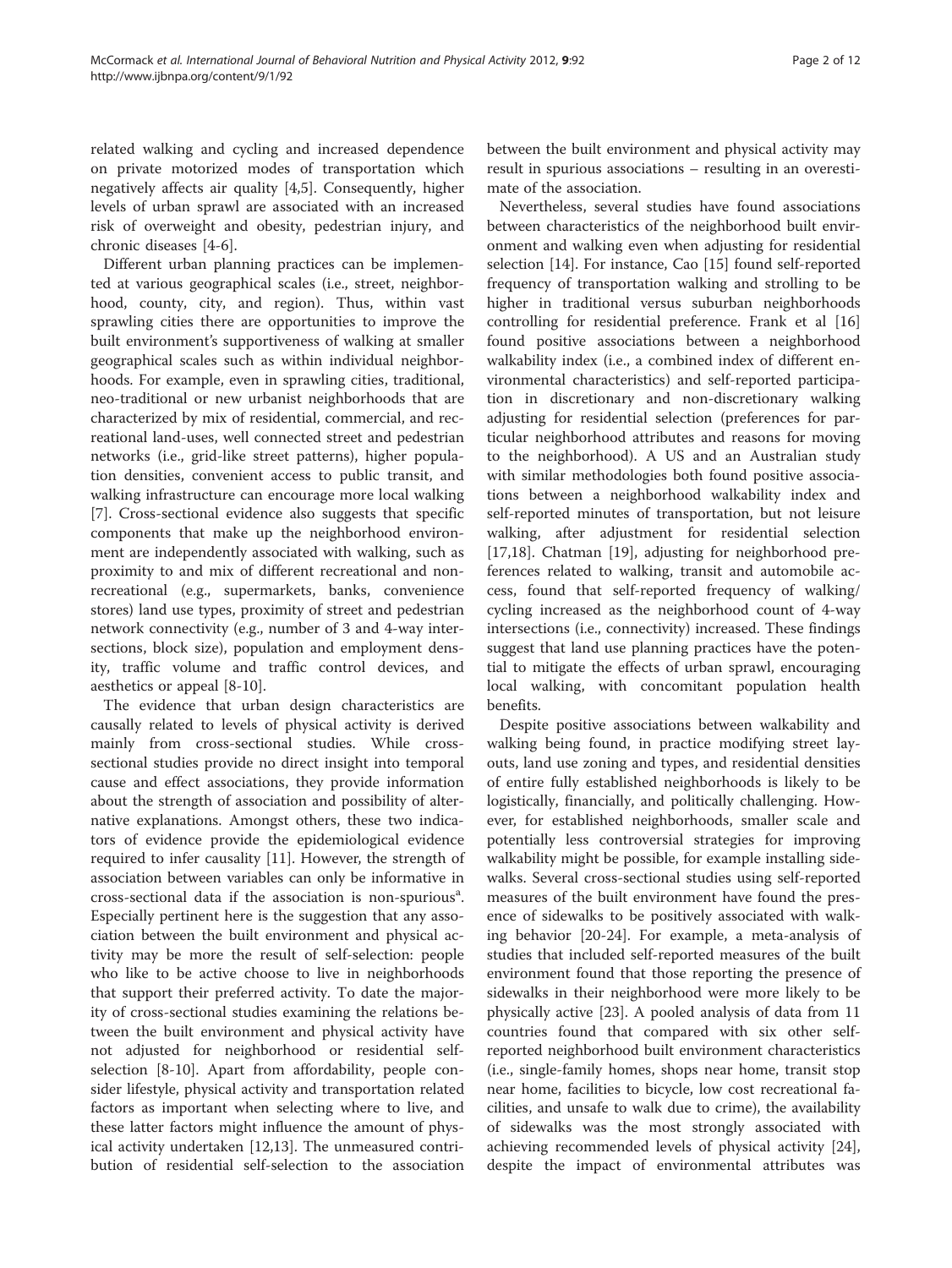cumulative. These findings are encouraging but overall, the evidence from studies examining the association between objectively-assessed sidewalk availability and physical activity is mixed.

While self-reported sidewalk availability in general is found to be positively associated with physical activity and walking, the same conclusion cannot be drawn with regard to objectively-measured sidewalk availability and walking [[25-30](#page-11-0)]. For example, Rodriguez et al. [[30](#page-11-0)] found no association between sidewalk density within 400 meters of home and time spent in transportation and overall walking after adjusting for other objectivelyassessed and self-reported neighborhood environment characteristics. Similarly, Rutt et al. [[29\]](#page-11-0) found no association between sidewalk availability (i.e., ratio of sidewalk to street length) within 400 meters of home and minutes of light, moderate, or vigorous-intensity physical activity. While Lee and Moudon [\[26](#page-11-0)] found no association between sidewalk length within 1-km of home and participation in walking for transportation or recreation, they did find a positive association between sidewalk length and walking for recreation five or more times per week relative to not walking. Despite concluding that the objectively-assessed built environment explained little variation in the way of exercise walking, Lovasi et al. [[27\]](#page-11-0) found a small but positive association between the amount of sidewalk-lined streets within 1-km of home and participation, but not time spent, in exercise walking. Installing sidewalks in existing neighborhoods may be a convenient low cost intervention to increase walking, particularly compared with redesigning street layout, modifying land use zoning, and increasing residential densities. However, evidence regarding the extent to which sidewalks influence walking is inconsistent. This relationship might depend on whether participation or quantity of walking is examined and if context-specific (e.g., neighborhood-based walking) versus general measures of walking are used. Moreover, studies that have reported significant associations between sidewalks and walking have been based on cross-sectional associations that have not adjusted for residential self-selection. Thus, more evidence on the relationship between objectively-assessed sidewalk availability and walking is needed.

This study sought to advance understanding of the associations between sidewalk availability and walking by including neighborhood-based measures of walking. It examines both participation and time spent walking for transportation and recreation, accounts for the influence of other neighborhood built environment characteristics on walking, and adjusts for residential self-selection to reduce biased estimates derived from cross-sectional data. We used an econometric approach to examine the association between sidewalk availability in established

neighborhoods and neighborhood-based walking. Specifically, we examine whether or not the total length of sidewalk available in a neighborhood is associated with weekly participation in and minutes of neighborhoodbased walking undertaken for transportation and recreational purposes.

## Method

#### Sample recruitment

This study included baseline data only – i.e., collected prior to neighborhood relocation – from respondents who participated in the RESIDential Environment (RESIDE) project. The purpose of the RESIDE project was to examine longitudinal associations between the built environment on physical activity behaviors of adults living in Perth, Western Australia. Respondents building new homes in pre-determined study areas were approached to participate. Adults ≥18 years of age, proficient in English, planned to move into their new house by December 2005, and willing to participate in four years of data collection were eligible to participate in the study. Of those eligible to participate, 1813 provided written consent and returned completed baseline questionnaires (34.6% response rate). The RESIDE project methodology is described fully elsewhere [\[31](#page-11-0)].

## Measures

Self-reported participation in and minutes of walking in a usual week in the current neighborhood were collected using the Neighborhood Physical Activity Questionnaire (NPAQ). NPAQ items differentiate between physical activity undertaken inside and outside the neighborhood – defined as a 15-minute walk from home – and have acceptable reliability [\[32,33\]](#page-11-0).

The perceived importance of 21 neighborhood characteristics for choosing to move to a new neighborhood were collected from respondents while they still resided in their pre-relocation neighborhood [\[31](#page-11-0)]. These characteristics were used as measures of residential self-selection. Using factor analysis five residential self-selection factors were identified: 1) pedestrian and cycling friendly streets; 2) accessible services for daily living; 3) accessible schools or places of study; 4) accessible parks and recreation facilities, and; 5) housing affordability and choice. We did not know why people moved to their *current* neighborhoods, we know only important reasons for them selecting their new neighborhoods. Nevertheless, respondents' reasons for moving to their new neighborhood likely reflect dissatisfaction or dissonance with their current neighborhood as well as lifecycle or transitions and economic constraints – which may be related to the supportiveness for walking and other physical activity behavior [\[34,35\]](#page-11-0). An assumption of this study therefore is that while our indicators of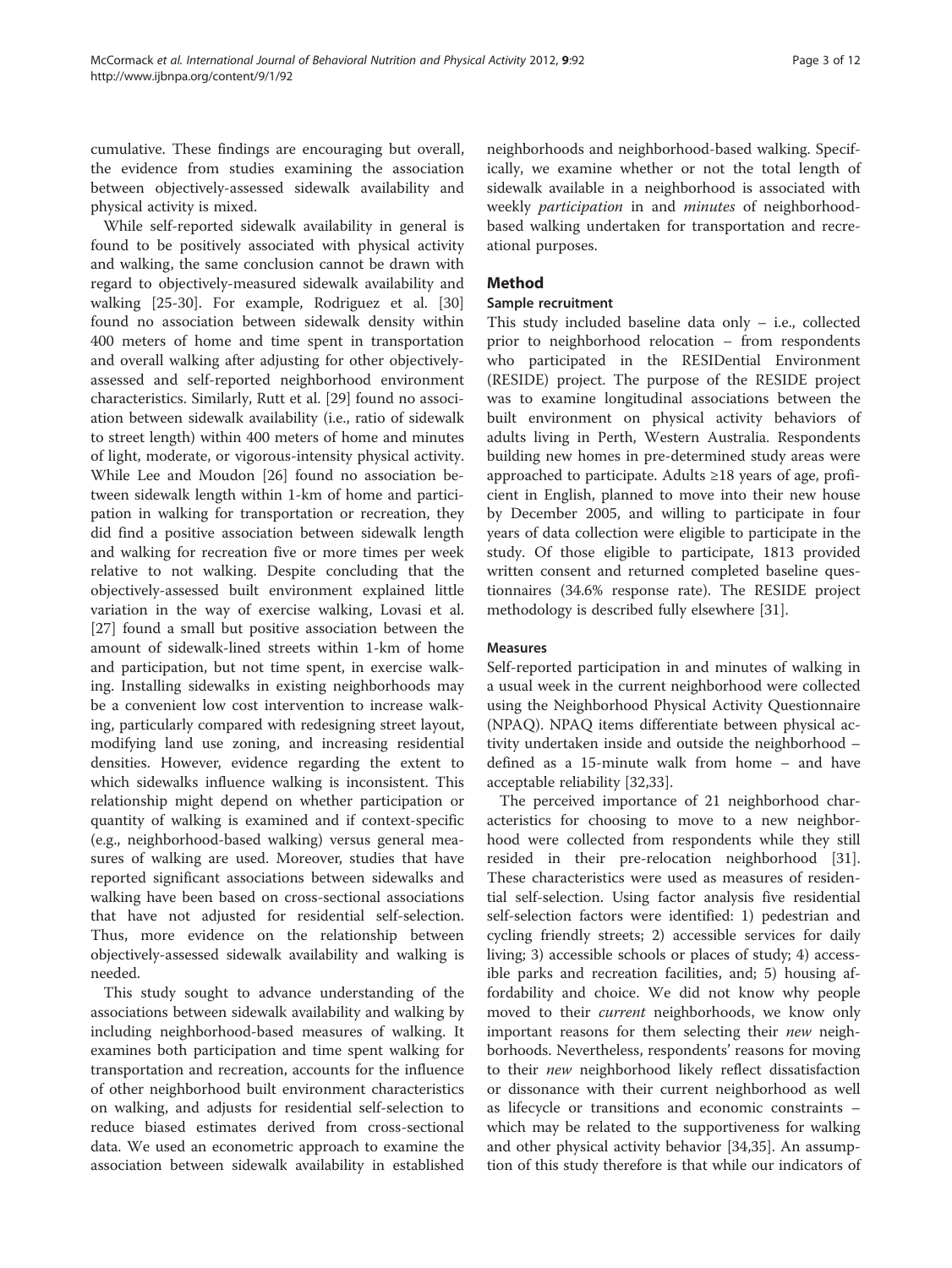residential selection capture reasons for respondents moving into their new neighborhoods these reasons might reflect characteristics that are missing or lacking in their current neighborhood.

Three items captured attitude towards trying to walk locally and these have been described elsewhere [\[31](#page-11-0)]. Item responses were summed to form an overall attitude score representing negative and positive attitudes (i.e., score =  $-9$  to 9).

Neighborhood environment variables – street connectivity, land-use mix, residential density, and sidewalk availability within the current neighborhood (a 1.6-km service area within the road network buffer of the respondent's residential location) – were derived using geographical information systems [[31](#page-11-0)]. Connectivity was estimated from the count of intersections with three or more nodes per square kilometer within the neighborhood. Land use mix was estimated from the relative proportions of five land use types within the service area (retail, other retail, office/business health/community/ welfare and entertainment/recreation/culture). Based on previous research [\[16,18](#page-10-0)] a land use mix index for the neighborhood was calculated based on the proportion of estimated land area devoted to land use and the number of land use types. Sidewalk availability included the total length of all sidewalks within the neighborhood. Residential density was based on previously collected census data and included the total number of people residing within the collector district (smallest statistical area for collection of census data by the Australian Bureau of Statistics). Measures of connectivity, land use mix, and residential density were converted to z-scores and summed to form a neighborhood walkability index (higher scores reflected higher walkability). Sidewalk length was not included in the walkability index, as the focus of this study was to estimate the association between the sidewalk length and walking independent of other built environment characteristics.

Demographic characteristics included gender, age (in years), and highest level of education achieved (i.e., high school or less, diploma/technical college, or university).

## Empirical model

Assuming attitudes towards residing in a neighborhood with particular characteristics are somehow captured in an observational setting, statistical adjustment can be undertaken to remove the contribution of residential selection from the association between the built environment and walking thus:

$$
W_i = f(BE_i, RS_i, AW_i, D_i) + \epsilon_i
$$
\n(1)

where walking of an individual  $(W_i)$  is a function  $(f)$  of their built environment (BE), preferences or reasons for residential selection (RS), attitudes towards walking (AW), and demographic characteristics (D). The residual term  $(\epsilon)$  represents the culmination of unmeasured variables not accounted for by BE, RS, AW, and D as well as measurement and random error.

No single set of environmental characteristics is likely to be associated with all operational definitions of walking (i.e., participation, frequency, duration, intensity), with studies finding different correlates of physical activity frequency and duration among the same study participants [\[36](#page-11-0)]. Moreover, some operational definitions are conditional on others, for example the decision to be a non-walker would result in zero minutes of walking being reported. Thus, in this study we were interested in two such definitions: 1) participation (none vs. any walking) as a binary outcome, and; 2) in those who walked, walking minutes as a continuous outcome. Thus in these latter analyses non-walkers are excluded, and participants are non-randomly selfselected.

This scenario presents another source of bias whereby coefficients estimated from non-random samples (resulting from sample selection at the recruitment, measurement and analysis stages) do not accurately reflect the estimates that would be derived for a random sample from the same population [[37\]](#page-11-0). The problem of sample selection bias can be minimized by applying the Heckman sample selection model [[37\]](#page-11-0), which, in this study, results in sample selectivity corrected coefficients for the correlates of walking minutes. Fan and Khattak [[38](#page-11-0)] use a similar approach to estimate associations between urban form characteristics (dwelling density, connectivity, and shopping, recreation, and dining accessibility) and minutes spent shopping, dining, or in recreational activity conditional on participation (i.e., none vs. any) in these activities.

The first step is to estimate the selector equation that defines the binary outcome (none vs. any walking) indicating under which category the outcome variable (walking minutes) is available.

$$
Wp_i* = BX_i + u_i \tag{2}
$$

$$
\mathrm{Wp}_i = 1 \text{ if } \mathrm{Wp}_i* > 0 \text{ and } \mathrm{Wp}_i = 0 \text{ if } \mathrm{Wp}_i* \leq 0 \quad (3)
$$

where  $Wp_i^*$  is a latent variable indicating the utility of walking participation,  $Wp_i$  is a measure of walking participation, X is a vector of observed explanatory variables representing the built environment (BE), residential selection (RS), attitudes towards walking (AW), and demographic characteristics (D) and B represents the parameter estimates for each of the observed explanatory variables, and  $u_i$  is an error term with a standard normal distribution. B is estimated from a Probit regression model using the maximum likelihood method. This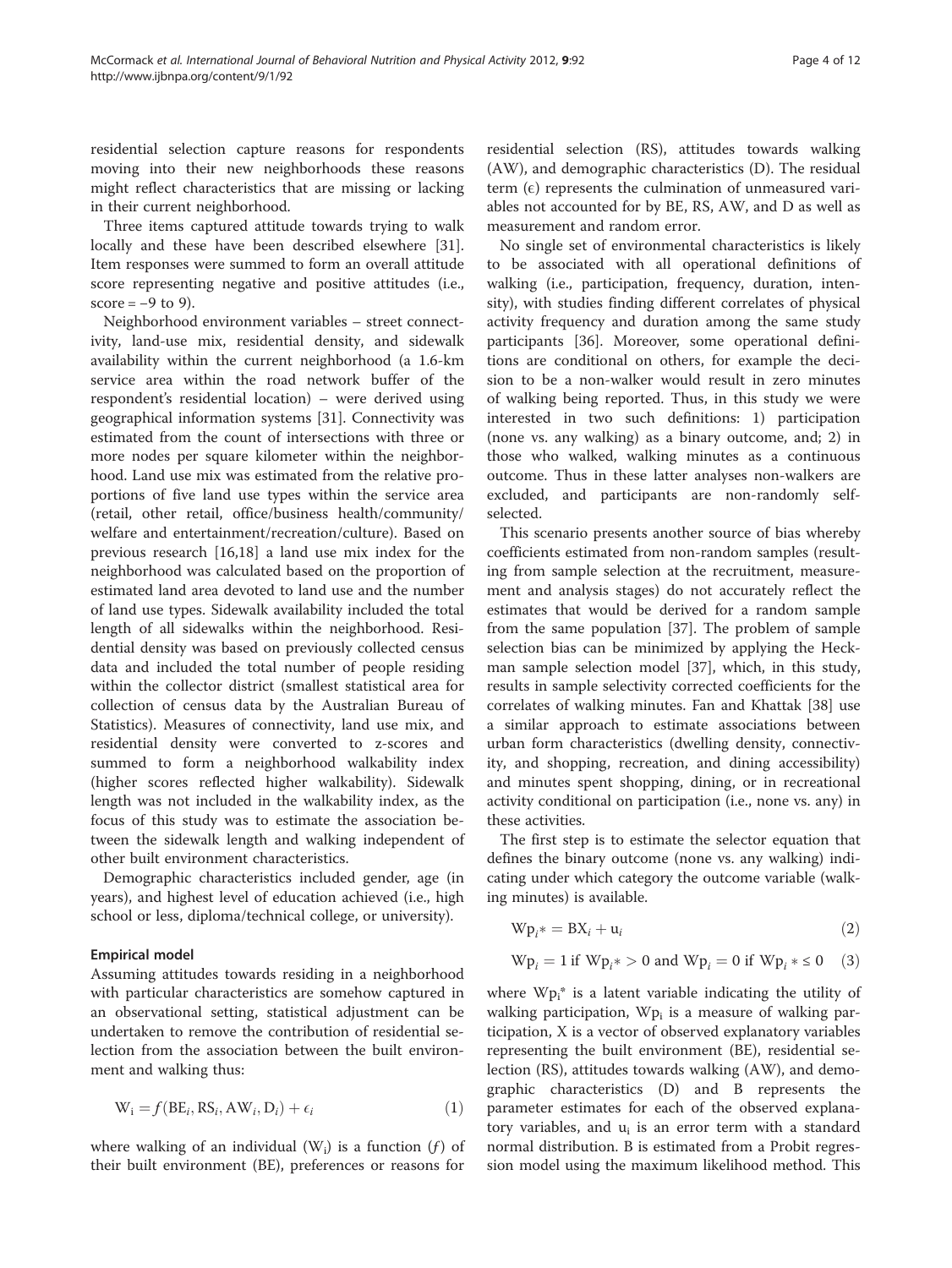is followed by an OLS regression of walking minutes conditional on  $Wp_i = 1$ .

$$
E(\text{Wmin}_i|\text{Wp}_i=1,\text{X}_i)=\text{bx}_i+\text{e}_i
$$
\n<sup>(4)</sup>

where  $Wmin_i$  is the outcome variable walking minutes,  $x$ is a vector of observed explanatory variables representing the BE, RS, AW, D and b represent the parameter estimates for each of the observed explanatory variables and  $e_i$  is an error term with a standard normal distribution. In its current form equation 4 does not take into account unmeasured explanatory variables determining  $Wp_i$  and subsequently would provide biased coefficient estimates if applied to data from a non-random sample. However, if  $e_i$  and  $u_i$  are allowed to be correlated ( $\rho$ ) and the joint distribution of  $e_i$  and  $u_i$  are bivariate normal, the expected value of  $e_i$  conditional on  $u_i$  can be written as:

$$
E(e_i|u_i > BX_i) = \rho \sigma_e \sigma_u \left[\frac{\phi(BX_i)}{\Phi(BX_i)}\right]
$$
\n(5)

where  $\sigma_e$  and  $\sigma_u$  are the error variances for the Probit and OLS regression models ( $\sigma_u = 1$  as it is unidentified), respectively, ϕ is the standard normal distribution, and Φ is the cumulative density function. The term in parenthesis is the Inverse Mills Ratio  $(λ)$  which represents the overall effect of the unmeasured differences correlated with walking participation (i.e., potential sample selection bias). To control for sample selection bias the Inverse Mills Ratio is included in the OLS regression model of walking minutes (Eq. 4) and can now be expressed as:

$$
E(\text{Wmin}_i|\text{Wp}_i=1,\text{X}_i)=\text{bx}_i+\rho\sigma_e\lambda_i
$$
 (6)

where the covariance estimate of the unobserved effects on walking participation and walking minutes  $(e_i$  and  $u_i$ ) are given by ρ. Evidence for the existence of sample selection bias is provided by the magnitude and statistical significance of  $\rho$ . The estimated parameter for  $\lambda$  indicates the direction of the association between the unobserved variables predicting walking participation and minutes walked.

#### Statistical approach

Outcome variables included usual weekly participation  $(0 = no \text{ vs. } 1 = yes)$  and minutes in neighborhood-based walking for: 1) transportation (NWT); 2) recreation (NWR); and 3) NWT and NWR combined (NW). Model identification is a requirement of the Heckman sample selection approach and can be obtained by including at least one explanatory variable in the selection model (the Probit regression model) which does not appear in the outcome model (the linear regression model). In order to obtain model identification for the Heckman regression model, as well as model parsimony, all correlates of interest were simultaneously entered into the Probit regression models

and retained whereas entry of the correlates into the OLS regression models involved pre-selection.

In following the Heckman approach we first used Probit regression to estimate the coefficients between the correlates (all BE, RS, AW, and D variables) and participation in the three walking outcomes (NWT, NWR, and NW). Probit coefficients, 95% confidence intervals (CI), and marginal probabilities  $(MP)$  – i.e., the percentage point change in walking participation given a one-unit increase in the correlate – were estimated. The Inverse Mills Ratio (IMR) was also estimated from the Probit regression model. OLS regression models were used to examine bivariate associations between all the RS and AW variables and walking minutes. Statistically significant variables  $(p < .10)$  were then included in two multivariate OLS regression models (i.e., the walker-only sample (WS) model, and the walker-only sample selectivity corrected (WS-Heckman) model)<sup>b</sup>. Given the focus of the study, sidewalk length as well as demographic characteristics and neighborhood walkability were automatically entered into the multivariate OLS regression models regardless of bivariate significance.

To examine the extent to which residential self-selection and attitudes explain the associations between the built environment variables and walking, the Probit and linear regression models (but not the Heckman model) were estimated with and without the neighborhood preferences and attitudes. Beta coefficients and 95% confidence intervals were estimated for all OLS regression models of walking minutes. Estimates derived from the WS-Heckman model represent associations between sidewalk length and walking that would be observed if walkers and nonwalkers were randomly self-determined (i.e., estimates corrected for sample selectivity), while estimates from the WS-model represent associations between sidewalk length and walking observed amongst walkers in our sample uncorrected for sample selectivity. The elasticity (or responsiveness) of walking minutes to a change in sidewalk length was estimated by taking the log of these two variables and re-running the WS-Heckman models. The elasticity of walking participation to a change in sidewalk length was estimated from the marginal effects derived from the Probit models. Values approaching zero suggest less elasticity (or responsiveness) to changes in sidewalk length. As values (positive or negative) move away from zero they reflect increases in elasticity. Analysis was undertaken using SAS 9.2 and STATA 12.0.

#### Results

#### Descriptive statistics

Overall 1681 respondents with complete data were included in the analysis. The mean (SD: standard deviation) age of the sample was 40.16 (SD 11.96) years, which consisted mainly of women (58.7%) and those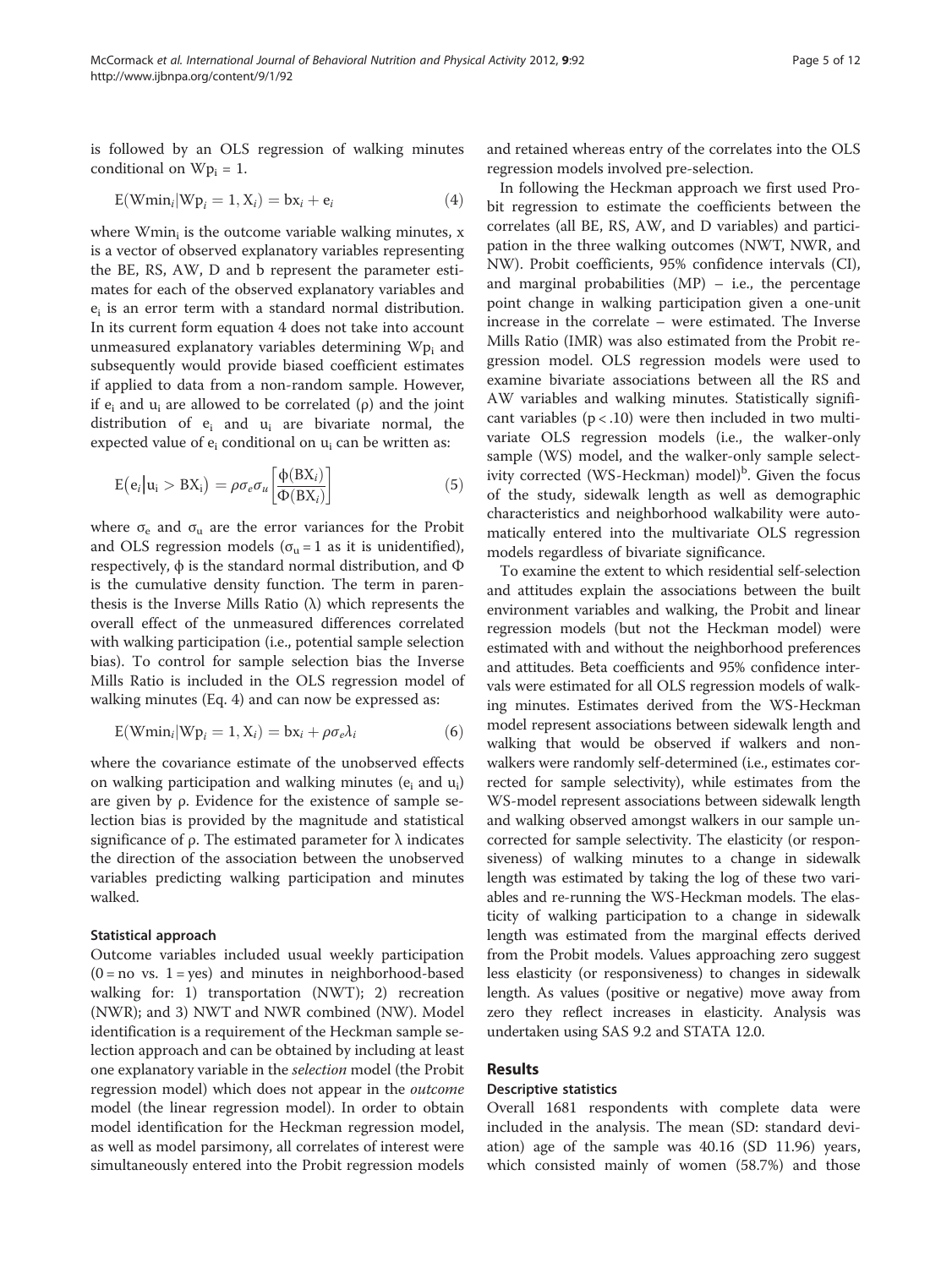with a college or university education (61.6%). Respondents overall had a positive attitude towards walking. Access to parks and recreation, schools, and services, the streets being pedestrian or cyclist-friendly, a variety of affordable housing, and mix of land uses were generally considered important reasons for residents in choosing a new neighborhood (Table 1). Respondents, who walked for transportation (36.4%) in a usual week, did so for 72.44 (SD 75.61) min/wk while those who walked for recreation (53.1%) did so for 128.06 (SD 99.18) min/wk. About three-fifths of respondents (62.4%) participated in either transportation or recreational walking in their neighborhood. These same respondents spent on average 151.10 (SD 123.15) min/wk walking in their neighborhood (Table 1).

## Correlates of participation in transportation walking inside the neighborhood

Adjusting for all other correlates, each 10-km increase in sidewalk length and each unit increase in walkability was associated with a 2.97 and 2.16 percentage points increase in NWT, respectively ( $p < .05$ ). The elasticity of NWT participation relative to a change in sidewalk length was 0.224. Each year increase in age was significantly  $(p < .05)$ associated with a 0.17 percentage point reduction in the probability of participating in NWT. The probability of participating in NWT was higher among those with a more positive attitude towards walking (marginal probability  $(MP) = 1.78$  percentage points;  $p < .05$ ) and those reporting access to parks and recreation (MP = 3.38 percentage points;  $p < .10$ ) and pedestrian/cyclist-friendly streets ( $MP = 7.91$  percentage points;  $p < .05$ ) as important for choosing a new neighborhood. Preference for residing in a neighborhood with a variety of affordable housing was negatively associated with NWT participation (MP = −8.20 percentage points; p < .05). Small unimportant differences in the associations between walkability and sidewalk availability and participation in NWT were observed before and after adjusting for attitude and neighborhood preferences (Table [2](#page-6-0)).

## Correlates of participation in recreational walking inside the neighborhood

Adjusting for all other correlates, there were no significant associations between the length of sidewalks or walkability and participation in NWR (Table [3](#page-7-0)). The

Table 1 Descriptive statistics for demographic, built environment, preferences, and attitude and neighborhood walking characteristics

|                                            | Ν    | $\%$ | Mean   | SD     | Minimum | Maximum |
|--------------------------------------------|------|------|--------|--------|---------|---------|
| Demographics                               |      |      |        |        |         |         |
| Gender (female)                            | 1681 | 58.7 |        |        |         |         |
| Age                                        | 1681 |      | 40.16  | 11.96  | 19.00   | 78.00   |
| Education (diploma)                        | 1681 | 37.8 |        |        |         |         |
| Education (university)                     | 1681 | 23.8 |        |        |         |         |
| Built environment                          |      |      |        |        |         |         |
| Walkability index                          | 1681 |      | 0.04   | 2.03   | $-7.37$ | 12.38   |
| Sidewalk length (km)                       | 1681 |      | 25.46  | 15.42  | 0.00    | 115.26  |
| Neighborhood preference and attitude       | 1681 |      |        |        |         |         |
| Attitude towards walking                   | 1681 |      | 4.92   | 3.69   | $-9.00$ | 9.00    |
| Access to recreation                       | 1681 |      | 3.41   | 0.75   | 1.00    | 5.00    |
| Access to schools                          | 1681 |      | 3.43   | 1.08   | 1.00    | 5.00    |
| Access to services                         | 1681 |      | 3.06   | 0.68   | 1.00    | 5.00    |
| Streets pedestrian/cycle friendly          | 1681 |      | 3.43   | 0.82   | 1.00    | 5.00    |
| Housing affordability/variety              | 1681 |      | 3.75   | 0.70   | 1.00    | 5.00    |
| Neighborhood-based walking in a usual week |      |      |        |        |         |         |
| Transportation walking (any)               | 1681 | 36.4 |        |        |         |         |
| Transportation walking (minutes)           | 611  |      | 72.44  | 75.61  | 5.00    | 840.00  |
| Recreational walking (any)                 | 1681 | 53.1 |        |        |         |         |
| Recreational walking (minutes)             | 892  |      | 128.06 | 99.18  | 5.00    | 630.00  |
| Total walking (any)                        | 1681 | 62.4 |        |        |         |         |
| Total walking (minutes)                    | 1049 |      | 151.10 | 123.15 | 5.00    | 840.00  |

SD: Standard deviation.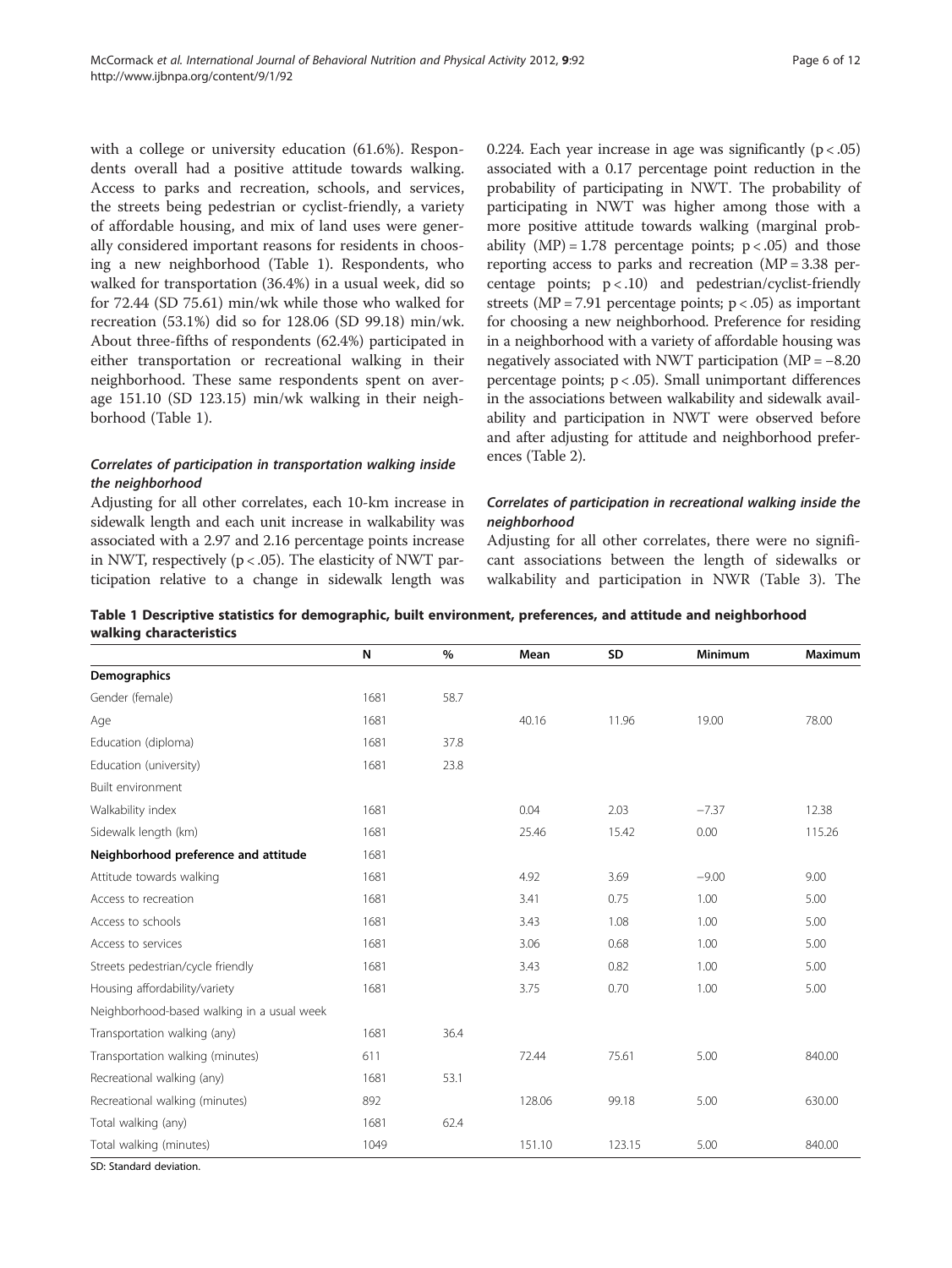|  | Page 7 of 12 |  |  |  |
|--|--------------|--|--|--|
|--|--------------|--|--|--|

|                                           | Probit models for participation in transportation<br>walking in the neighborhood $(n = 1681)$ |                                           |         | Linear models for weekly minutes of transportation<br>walking in the neighborhood (walkers only $n = 611$ ) |                                           |                                                                      |  |
|-------------------------------------------|-----------------------------------------------------------------------------------------------|-------------------------------------------|---------|-------------------------------------------------------------------------------------------------------------|-------------------------------------------|----------------------------------------------------------------------|--|
|                                           | Probit $(95Cl)^1$                                                                             | Probit $(95C)$ <sup>2</sup>               | $(%)^2$ | Marginal B (95CI) <sup>1</sup>                                                                              | <b>B</b> (95CI) <sup>3</sup>              | Heckman-<br>corrected B (95Cl) <sup>3</sup>                          |  |
| <b>Built environment</b>                  |                                                                                               |                                           |         |                                                                                                             |                                           |                                                                      |  |
| Walkability index                         | $0.058$ (0.020, 0.096)*                                                                       | $0.061$ (0.022, 0.100)*                   | 2.16    |                                                                                                             | $1.52$ (-2.85, 5.29) $1.35$ (-2.40, 5.09) | $3.32 (-8.84, 15.49)$                                                |  |
| Sidewalk length<br>(per $10 \text{ km}$ ) | $0.082$ (0.033, 0.131)*                                                                       | $0.084$ (0.034, 0.134)*                   | 2.97    |                                                                                                             | $2.95$ (-1.34, 7.24) $3.02$ (-1.24, 7.27) | 5.38 $(-0.51, 11.27)^{2}$                                            |  |
| Attitude and neighborhood preferences     |                                                                                               |                                           |         |                                                                                                             |                                           |                                                                      |  |
| Attitude towards walking                  |                                                                                               | $0.050$ (0.032, 0.068)*                   | 1.78    |                                                                                                             | $2.83$ (0.97, 4.69)*                      | 4.45, $(-0.58, 9.47)^{1/2}$                                          |  |
| Access to recreation                      |                                                                                               | $0.096$ (-0.009, 0.200) <sup>12</sup>     | 3.38    |                                                                                                             | 7.43 (-2.76, 17.61) 9.55 (6.31, 12.80)*   |                                                                      |  |
| Access to schools                         |                                                                                               | $0.045 (-0.025, 0.116)$                   | 1.60    |                                                                                                             |                                           |                                                                      |  |
| Access to services                        |                                                                                               | $-0.056$ ( $-0.165$ , 0.053)              | $-1.97$ |                                                                                                             |                                           | $1.76$ (-8.49, 12.01) -0.61 (-11.70, 10.47)                          |  |
| Streets pedestrian/cycle friendly         |                                                                                               | $0.223$ (0.114, 0.332)*                   | 7.91    |                                                                                                             |                                           | 5.97 (-3.29, 15.23) 10.54 (-0.78, 21.87) <sup><math>(1)</math></sup> |  |
| Housing affordability/variety             |                                                                                               | $-0.232$ ( $-0.352$ , $-0.112$ )* $-8.20$ |         |                                                                                                             |                                           |                                                                      |  |
| <b>Inverse Mills Ratio</b>                |                                                                                               |                                           |         |                                                                                                             |                                           | 44.90                                                                |  |
| <b>Rho</b>                                |                                                                                               |                                           |         |                                                                                                             |                                           | 0.54                                                                 |  |

<span id="page-6-0"></span>Table 2 Probit and linear regression estimates for the association between demographic, built environment, reasons for moving to a new neighborhood (preferences), and attitude and neighborhood-based transportation walking

<sup>1</sup>Adjusted for gender, age, education, walkability and sidewalks.

2 Adjusted for gender, age, education, walkability and sidewalks, neighborhood preferences, and attitude correlates.

<sup>3</sup>Adjusted for gender, age, education, walkability and sidewalks and for preference and attitude variables with statistically significant bivariate associations with

B: Unstandardized regression coefficient. 95CI: 95% confidence interval. \*p < .05;  $\Omega$ p < .10.

elasticity of NWR participation relative to a change in sidewalk length was −0.024. The probability of participating in NWR was higher if respondents had a positive attitude towards walking (MP = 2.79 percentage points;  $p < .05$ ), and if access to parks and recreation (MP = 9.29) percentage points;  $p < .05$ ) and pedestrian/cyclist-friendly streets  $(MP = 7.27$  percentage points;  $p < .05$ ) was important in choice of neighborhood. Preferring to reside in a neighborhood with affordable and mixed housing types and access to schools was negatively associated (p < .05) with participation in NWR (MP = −5.54 and −2.75 percentage points, respectively). The association between walkability and sidewalk availability and participation in NWR did not change substantially after adjusting for attitude and neighborhood preferences (Table [3](#page-7-0)).

## Correlates of participation in walking for any purpose inside the neighborhood

Demographic characteristics, walkability, and sidewalks, were not significantly associated with participation in walking when NWT and NWR were combined (Table [4](#page-8-0)). The elasticity of NW participation relative to a change in sidewalk length was 0.028. Participating in any neighborhood-based walking (for transportation or recreation) was associated with a more positive attitude towards walking  $(MP = 2.49$  percentage points;  $p < .05$ ), and the importance of access to parks and recreation  $(MP = 8.75$  percentage points;  $p < .05$ ), pedestrian/cyclistfriendly streets  $(MP = 9.42$  percentage points;  $p < .05$ ),

and affordability and variety of housing (MP = −7.83 percentage points; p < .05) in choice of neighborhood. The association between walkability and sidewalk availability and participation in any neighborhood-based walking did not change substantially after adjusting for attitude and neighborhood preferences (Table [4](#page-8-0)).

## Correlates of time spent walking for transportation inside the neighborhood

Bivariate analyses revealed that NWT minutes was not associated  $(p > .10)$  with the availability of schools nor housing affordability and variety as important reasons for choosing a neighborhood and were therefore excluded from the multivariate analysis. The WS-model estimates of the association between walkability and sidewalk length and NWT minutes before and after adjusting for attitude and neighborhood preferences were not substantially different. Adjusting for all other correlates, sidewalk length was positively associated with NWT minutes in the WS-Heckman model only  $(B = 5.38 \text{ min/wk per 10 km of side-})$ walk;  $p < .10$ ) (Table 2). The elasticity of NWT minutes relative to a 1 percent change in sidewalk length was 0.077. Walkability was not significantly associated with NWT minutes in either the WS-model or the WS-Heckman model. The IMR was positively associated with NWT minutes. The correlation between the Probit and OLS models error terms was rho = 0.54 indicating that estimates from the WS-model could be biased due to sample selectivity (Table 2).

walking.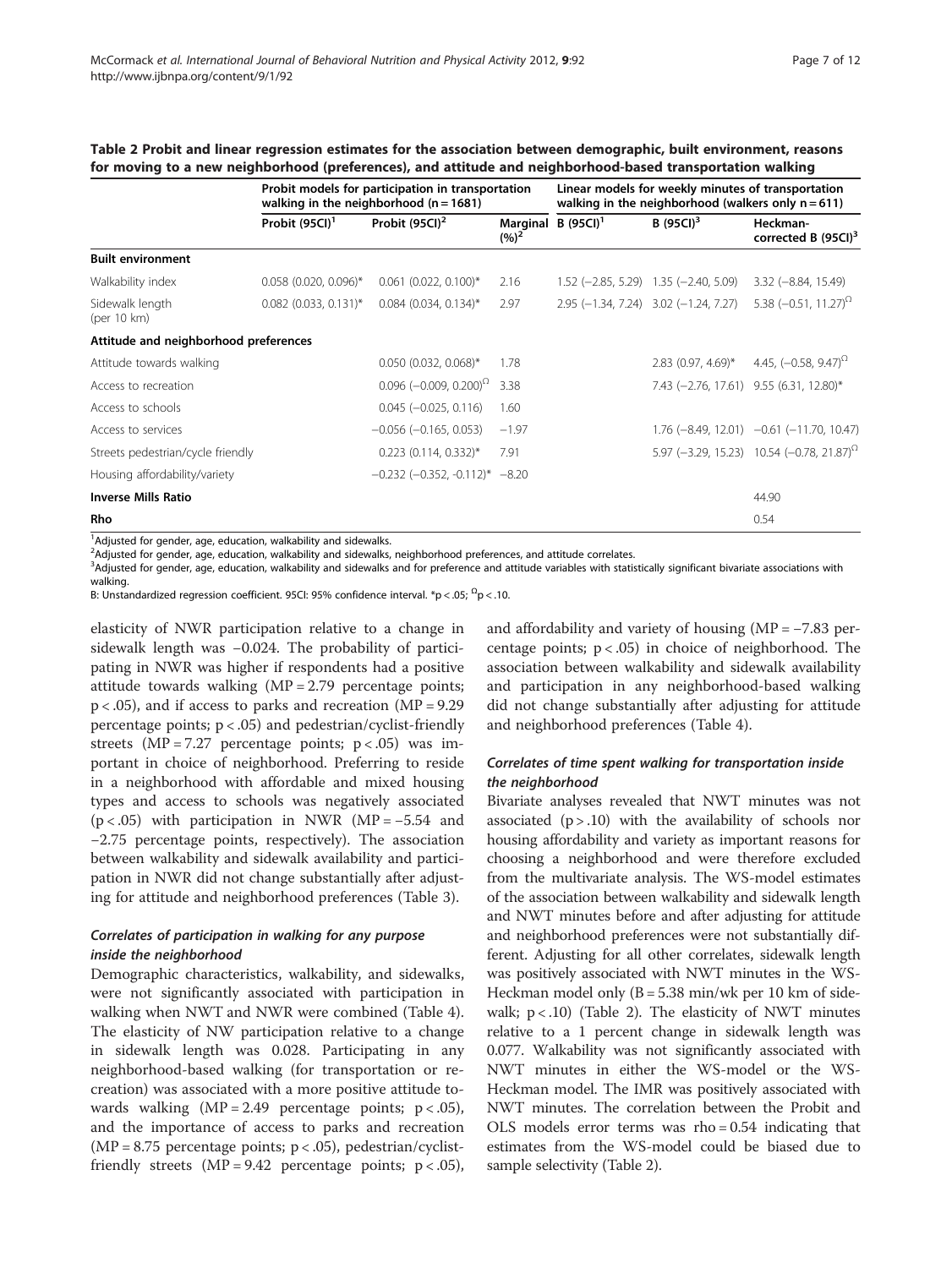|                                       |                            | Probit models for participation in recreation<br>walking in the neighborhood ( $n = 1681$ ) |                     | Linear models for weekly minutes of recreation<br>walking in the neighborhood (walkers only $n = 892$ ) |                                                |                                                     |  |
|---------------------------------------|----------------------------|---------------------------------------------------------------------------------------------|---------------------|---------------------------------------------------------------------------------------------------------|------------------------------------------------|-----------------------------------------------------|--|
|                                       | Probit (95Cl) <sup>1</sup> | Probit (95Cl) <sup>2</sup>                                                                  | Marginal<br>$(%)^2$ | $B(95Cl)^1$                                                                                             | <b>B</b> (95CI) <sup>3</sup>                   | Heckman-<br>corrected B (95Cl) <sup>3</sup>         |  |
| <b>Built environment</b>              |                            |                                                                                             |                     |                                                                                                         |                                                |                                                     |  |
| Walkability index                     |                            | $0.009$ ( $-0.027$ , 0.046) $0.013$ ( $-0.024$ , 0.051)                                     |                     |                                                                                                         | $0.48$ -1.58 (-5.40, 2.24) -0.96 (-4.75, 2.82) | $-1.04$ ( $-6.08$ , 4.01)                           |  |
| Sidewalk length<br>(per 10 km)        |                            | $-0.002$ ( $-0.050$ , 0.046) $-0.013$ ( $-0.063$ , 0.037)                                   | $-0.47$             |                                                                                                         | $2.65$ (-2.43, 7.73) 1.61 (-3.46, 6.67)        | $1.64$ (-2.17, 5.45)                                |  |
| Attitude and neighborhood preferences |                            |                                                                                             |                     |                                                                                                         |                                                |                                                     |  |
| Attitude towards walking              |                            | $0.076$ (0.059, 0.093)*                                                                     | 2.79                |                                                                                                         | $3.19(1.25, 5.13)^{*}$                         | $2.79(-1.01, 6.58)$                                 |  |
| Access to recreation                  |                            | $0.253$ (0.150, 0.356)*                                                                     | 9.29                |                                                                                                         |                                                |                                                     |  |
| Access to schools                     |                            | $-0.075$ ( $-0.145$ , $-0.005$ )*                                                           | $-2.75$             |                                                                                                         | $-8.29$ ( $-15.19$ , $-1.39$ )*                | $-7.96$ ( $-15.31$ , $-0.61$ <sup>*</sup>           |  |
| Access to services                    |                            | $-0.073$ $(-0.182, 0.035)$                                                                  | $-2.69$             |                                                                                                         | $-11.97$ (-22.77, -1.17)*                      | $-11.75$ (-22.63, - -0.87)*                         |  |
| Streets pedestrian/cycle<br>friendly  |                            | $0.198$ (0.091, 0.306)*                                                                     | 7.27                |                                                                                                         | 13.65 (4.18, 23.11)*                           | 12.59 (-0.15, 25.32) <sup><math>\Omega</math></sup> |  |
| Housing affordability/variety         |                            | $-0.151$ $(-0.270, -0.032)^*$ $-5.54$                                                       |                     |                                                                                                         |                                                |                                                     |  |
| <b>Inverse Mills Ratio</b>            |                            |                                                                                             |                     |                                                                                                         |                                                | $-8.04$                                             |  |
| <b>Rho</b>                            |                            |                                                                                             |                     |                                                                                                         |                                                | $-0.08$                                             |  |

<span id="page-7-0"></span>Table 3 Probit and linear regression estimates for the association between demographic, built environment, reasons for moving to a new neighborhood (preferences), and attitude and neighborhood-based recreation walking

<sup>1</sup>Adjusted for gender, age, education, walkability and sidewalks.

2 Adjusted for gender, age, education, walkability and sidewalks, neighborhood preferences, and attitude correlates.

<sup>3</sup>Adjusted for gender, age, education, walkability and sidewalks and for preference and attitude variables with statistically significant bivariate associations with walking.

B: Unstandardized regression coefficient. 95CI: 95% confidence interval. \*p < .05;  $\Omega$ p < .10.

#### Correlates of time spent walking for recreation inside the neighborhood

In bivariate analyses NWR minutes was not associated  $(p > .10)$  with access to recreation and affordability and variety of housing as reasons for residential location choice (not shown in the table) and were therefore excluded from the multivariate models. Despite never reaching statistical significance in the WS-models, the association between sidewalk length and NWR minutes attenuated slightly after adjustment for attitude and neighborhood preferences (Table 3). Adjusting for all other correlates, sidewalk length was not also associated  $(p > .10)$  with NWR minutes in the WS-Heckman model  $(B = 1.64$  min/wk per 10 km). The elasticity of NWR minutes relative to a 1 percent change in sidewalk length was 0.020. Moreover, walkability was not significantly associated with NWR minutes in the WS-model or the WS-Heckman model. The association between the Inverse Mills Ratio and NWR minutes was negative as was the low correlation between the Probit and linear regression model error terms  $(rho = -0.08)$  suggesting that sample selectivity was not an issue and use of the Heckman model unnecessary (Table 3).

## Correlates of time spent walking for any purpose inside the neighborhood

Access to services and affordability and variety of housing as reasons for choosing to reside in a neighborhood were not associated  $(p > .10)$  with NW minutes in the bivariate analysis and therefore were excluded from the multivariate analysis. The association between sidewalk length and NW minutes estimated from the WS-model attenuated to non-significance after adjusting for attitude and neighborhood preferences  $(B = 5.88, p < .05$  to  $B = 4.72$ ,  $p > .10$ ) (Table [4\)](#page-8-0). After adjusting for all other correlates, sidewalk length was positively associated with NW minutes in WS-Heckman model (B = 5.26 min/wk per 10 km of sidewalk;  $p < .10$ ). The elasticity of NW minutes relative to a 1 percent change in sidewalk length was 0.046. The IMR was positively associated with NW minutes as was the correlation between the Probit and OLS regression model error terms (rho = 0.41) indicating potential sample selectivity (Table [4](#page-8-0)).

#### **Discussion**

From this analysis, we showed that after adjustment for other neighborhood environment characteristics, neighborhood preferences, attitudes towards walking, and socio-demographic characteristics, neighborhood sidewalk length was positively associated with *participation* in NWT and minutes of NWT and NW, but not with NWR participation or minutes. The walkability index was positively and independently associated with participation in NWT, but not with other types of neighborhood-based walking. Our findings support previous studies suggesting that built environment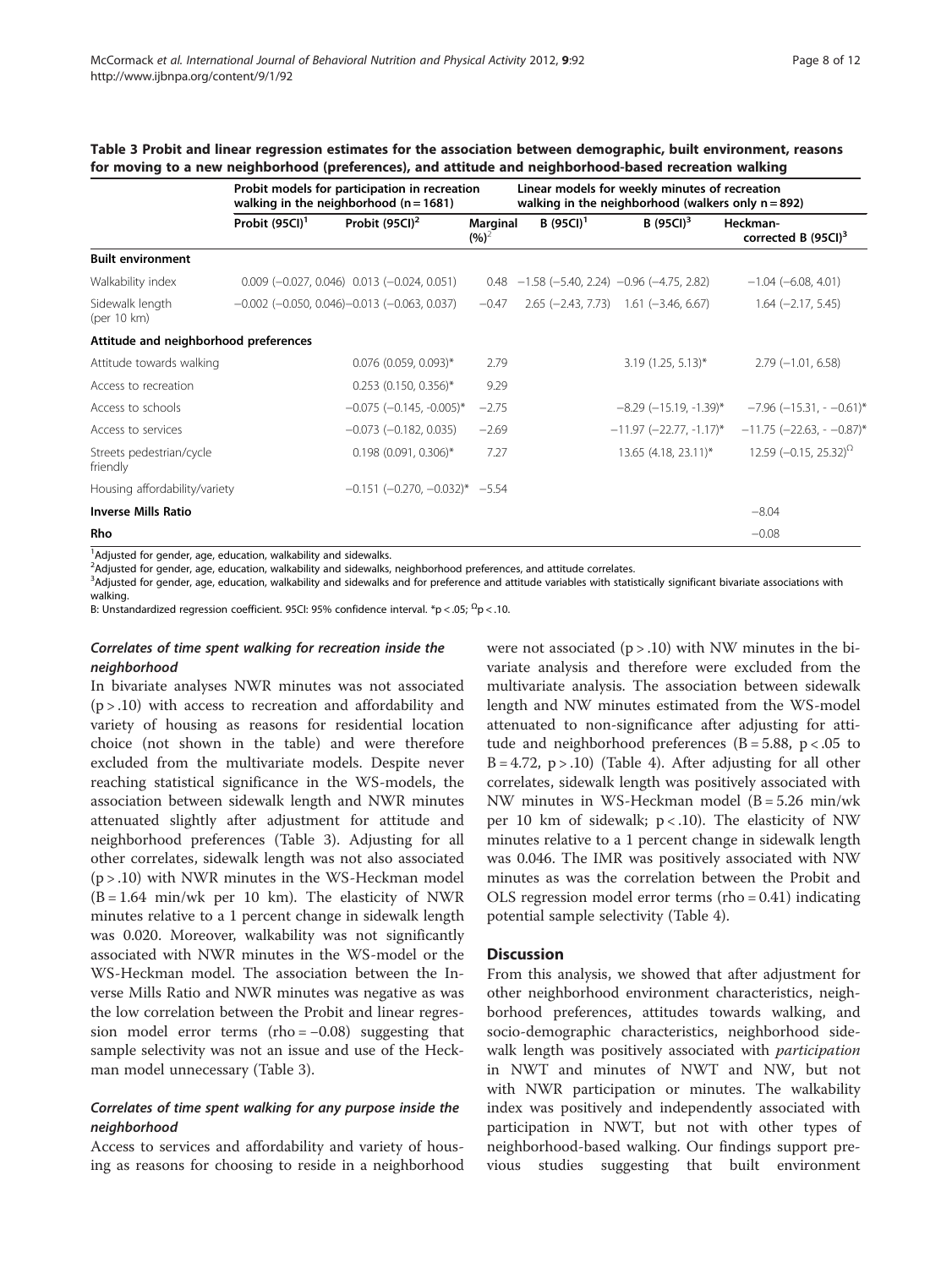#### <span id="page-8-0"></span>Table 4 Probit, and linear regression estimates for the association between demographic, built environment, reasons for moving to a new neighborhood (preferences), and attitude and neighborhood-based total walking (transportation and recreation combined)

|                                       | Probit models for participation<br>in any walking in the<br>neighborhood $(n = 1681)$ |                                           |         | Linear models for weekly minutes of total walking in the<br>neighborhood (walkers only $n = 1049$ ) |                                              |                                                   |  |
|---------------------------------------|---------------------------------------------------------------------------------------|-------------------------------------------|---------|-----------------------------------------------------------------------------------------------------|----------------------------------------------|---------------------------------------------------|--|
|                                       |                                                                                       | Probit $(95Cl)^1$ Probit $(95Cl)^2$       | $(%)^2$ | Marginal B $(95Cl)$ <sup>1</sup>                                                                    | <b>B</b> (95CI) <sup>3</sup>                 | Heckman-<br>corrected B $(95Cl)^3$                |  |
| <b>Built environment</b>              |                                                                                       |                                           |         |                                                                                                     |                                              |                                                   |  |
| Walkability index                     | 0.027<br>$(-0.010, 0.064)$                                                            | $0.032$ (-0.007, 0.070)                   | 1.11    | $-0.11$ ( $-4.58$ , 4.35) 0.29 ( $-4.09$ , 4.67)                                                    |                                              | $1.13 (-13.35, 15.61)$                            |  |
| Sidewalk length (per 10 km)           | 0.024<br>$(-0.025, 0.074)$                                                            | $0.019 (-0.033, 0.071)$                   | 0.66    |                                                                                                     | 5.88 $(0.17, 11.58)^*$ 4.72 $(-0.93, 10.36)$ | 5.26 $(-0.60, 11.13)^{2}$                         |  |
| Attitude and neighborhood preferences |                                                                                       |                                           |         |                                                                                                     |                                              |                                                   |  |
| Attitude towards walking              |                                                                                       | $0.071$ (0.054, 0.089)*                   | 2.49    |                                                                                                     | 5.90 $(3.71, 8.10)^*$                        | 8.03 (3.25, 12.80)*                               |  |
| Access to recreation                  |                                                                                       | $0.251$ (0.146, 0.356)*                   | 8.75    |                                                                                                     | 11.05 (-0.90, 23.00) $\Omega$                | 16.39 (0.23, 32.54)*                              |  |
| Access to schools                     |                                                                                       | $-0.036$ $(-0.108, 0.035)$                | $-1.27$ |                                                                                                     |                                              | $-12.11$ (-19.99, -4.22)* -13.86 (-18.63, -9.09)* |  |
| Access to services                    |                                                                                       | $-0.080$ ( $-0.190$ , 0.031)              | $-2.78$ |                                                                                                     |                                              |                                                   |  |
| Streets pedestrian/cycle friendly     |                                                                                       | $0.270$ (0.160, 0.380)*                   | 9.42    |                                                                                                     | $11.60$ (0.47, 22.74)*                       | 16.13 (7.36, 24.89)*                              |  |
| Housing affordability/variety         |                                                                                       | $-0.225$ ( $-0.346$ , $-0.103$ )* $-7.83$ |         |                                                                                                     |                                              |                                                   |  |
| <b>Inverse Mills Ratio</b>            |                                                                                       |                                           |         |                                                                                                     |                                              | 50.64                                             |  |
| Rho                                   |                                                                                       |                                           |         |                                                                                                     |                                              | 0.41                                              |  |

<sup>1</sup>Adjusted for gender, age, education, walkability and sidewalks.

2 Adjusted for gender, age, education, walkability and sidewalks, neighborhood preferences, and attitude correlates.

<sup>3</sup>Adjusted for gender, age, education, walkability and sidewalks and for preference and attitude variables with statistically significant bivariate associations with walking.

B: Unstandardized regression coefficient. 95CI: 95% confidence interval. \*p < .05;  $\Omega$ p < .10.

characteristics appear to be more strongly associated with transportation-related compared with recreational or leisure-related physical activity [\[17,18](#page-10-0)[,26,28\]](#page-11-0).

Our finding that having more neighborhood sidewalks is associated with an increased probability of NWT is encouraging. For each 10-km increase in sidewalk, the probability of participating in NWT increased by approximately 3 percentage points independent of the walkability of the surrounding neighborhood, respondent attitude towards walking, neighborhood preferences, and socio-demographic characteristics. We found that once someone initiated NWT (i.e., reported participation), the increased availability of sidewalks resulted in more NWT minutes, specifically 5 min/wk more walking for each 10-km of sidewalk (based on the Heckman model). It should be noted however, that based on the estimated elasticity, the change in NWT minutes in response to the change in sidewalk length was small. Although the influence of increasing sidewalk length may seem small at the individual level, from a population health perspective these increments in walking accumulated over time across populations could potentially improve health, decrease the disease burden, and reduce related health care costs [\[39,40\]](#page-11-0).

Lovasi et al. [[27\]](#page-11-0) recently found a positive association between the availability of sidewalks and the likelihood of walking for exercise, but not with minutes of walking. However, they defined the neighborhood as a 1-km Euclidean buffer, measured the length of sidewalk-lined streets, and did not adjust for residential selection, which makes the comparison with our findings difficult. We found that the amount of sidewalk available in the neighborhood could encourage higher participation and amount of time spent walking for transportation locally. Our result is encouraging as the association between sidewalk availability and walking was independent of residential self-selection, attitudes, demographics, and neighborhood walkability. Moreover, our findings lend support to those of Moudon et al. [[41](#page-11-0)] who found that approximately 16-km (10-miles) of sidewalk along major streets within an area of 1-km of home might be necessary to support levels of walking sufficient for accruing optimal health benefits. While we did not examine achievement of sufficient levels of walking, our results suggest that higher sidewalk availability within 1.6-km of home might encourage adults to participate in and accumulate more walking (i.e., approximately a 5-min/wk increase per 10-km increase in sidewalks). Even if they do not achieve recommended levels, people who are active have a lower risk of chronic disease than those who are inactive [\[39\]](#page-11-0). While these findings are encouraging, evidence supporting the significant contribution of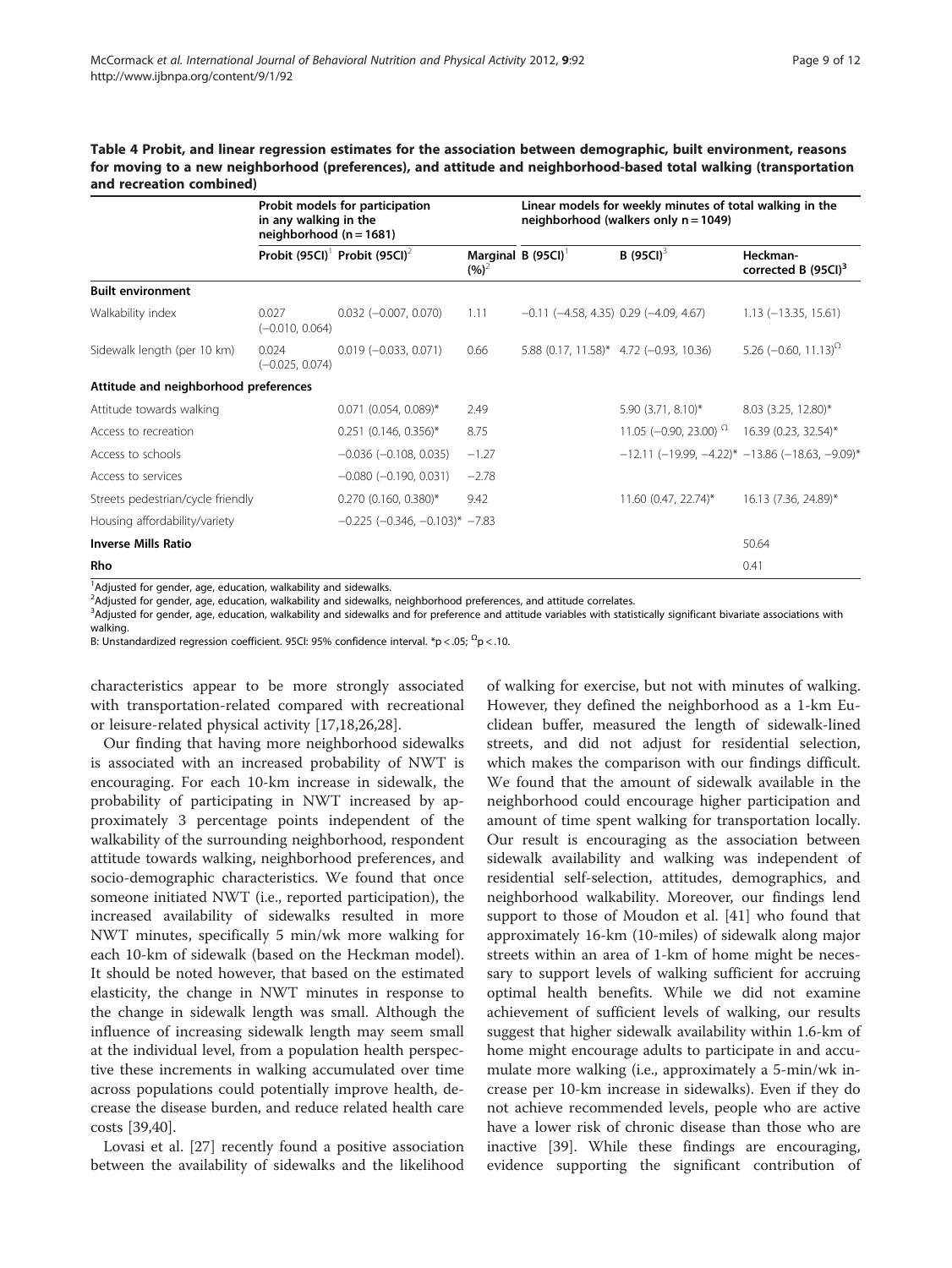objectively-assessed sidewalk availability to walking is mixed suggesting that more investigation is needed.

There were limitations to this study. There are likely to be reasons and preferences relating to both residential self-selection and physical activity behavior that were not captured here (i.e., transportation, environmental, and lifestyle preferences) [[15](#page-10-0)[,42](#page-11-0)]. Moreover, reasons for choosing a new neighborhood, which was measured in this study, may not reflect reasons for residing in the current neighborhood. This might partly explain why we found, for the most part, unimportant differences in the estimated associations between walkability, sidewalk length, and walking before and after adjustment for neighborhood preferences, although these findings have been confirmed in subsequent longitudinal analyses (not reported here). More research exploring methods for measuring and accounting for residential selection are required to provide more accurate estimates of the relationship between the built environment and physical activity from cross-sectional data. Another limitation of our study was the use of self-reported walking which is vulnerable to reporting and recall bias [\[43](#page-11-0)]. Nevertheless self-reports can provide data – such as the purpose and location of where physical activity is undertaken – which cannot be captured with pedometers or accelerometers. Finally, only 34.6% of individuals approached participated in the study. The extent to which characteristics of study participants and non-participants differed is not known, although individuals who participate in physical activity surveys are often more motivated to do so and more physically active than those who do not participate in such surveys. The ability to generalize our findings to the larger population is also limited because these study participants are new home buyers.

Our study examined only whether or not the length of sidewalks within a 1.6 km radius of respondents' homes were associated with walking, however we did not take into account the quality of the sidewalks (i.e., maintenance) or how they were distributed throughout the neighborhood (i.e., one-side or two-sides of the street). In particular, associations between the quality of sidewalks and physical activity have been found [\[28,44,45](#page-11-0)]. For instance, Pikora et al. [[28\]](#page-11-0) found attributes related to walking surface (i.e., suitability for walking, surface, maintenance, continuity, and direct routes) to be positively associated with neighborhood-based walking for transportation and recreation, while Suminski et al. [[45](#page-11-0)] and Hoehner et al. [[44\]](#page-11-0) found that low path quality (defective, cracks, heaves etc.) was associated with more walking. Although we adjusted for residential selfselection, temporal causal associations between the sidewalks and other built environment characteristics and walking cannot be determined from our findings. Few longitudinal studies examining the relationship between

changes in sidewalk and changes in walking exist. Nevertheless, longitudinal studies have examined the effect of developing trails on changes in use and physical activity, albeit with mixed results [\[46](#page-11-0)-[48\]](#page-11-0). Given the possible role of sidewalk quantity and quality in determining physical activity behavior, longitudinal study designs that measure changes in physical activity in relation to changes in sidewalk characteristics, attitudes, and residential preferences are necessary to provide stronger causal evidence.

Although commonly used in the fields of economics, urban planning, and transportation, the analytical approach used in this paper is rarely applied in physical activity research. Our approach assumed that factors associated with the decision to walk or not may differ from factors associated with the amount of time spent walking while recognizing the latter is conditional on the former. The estimated associations from the Heckman model are less biased than those derived from the OLS regression. The latter does not take into account factors related to a person's decision to walk or not walk in the first instance. However, this will only be the case when the error terms from the Probit and OLS regression models are correlated. Error terms from the NWR Probit and OLS regression models were not correlated suggesting that the OLS regression estimates are probably not biased by unmeasured factors explaining participation in NWR. In contrast, the NWT Probit and OLS regression model error terms were correlated, while the estimated association between sidewalk length and NWT minutes increased from the WS-model to the WS-Heckman model.This suggest that correction for sample selectivity is necessary. Statistical techniques used commonly in other disciplines might be useful for advancing our understanding with regard to determinants of physical activity.

We found that installing more sidewalks might increase both the proportion of people initiating transportation-related walking, as well as time spent in this type of walking, independent of other neighborhood environment characteristics (i.e., connectivity, land use mix, and residential density) and personal preferences for particular neighborhood attributes. However, the responsiveness of transportation-related walking to changes in sidewalk length was somewhat inelastic which might suggest that a substantial investment in sidewalks is necessary to increase walking. Alternatively, the installation of sidewalks might need to be combined with other interventions designed to encourage people to initiate and spend more time walking. Our estimates are based on behavioral and contextual variables captured at the same geographical scale (within 1.6 km of the respondent's home via the street network) which is important for understanding the role of the built environment in determining physical activity [\[49\]](#page-11-0). Thus our estimates approximate the potential changes in local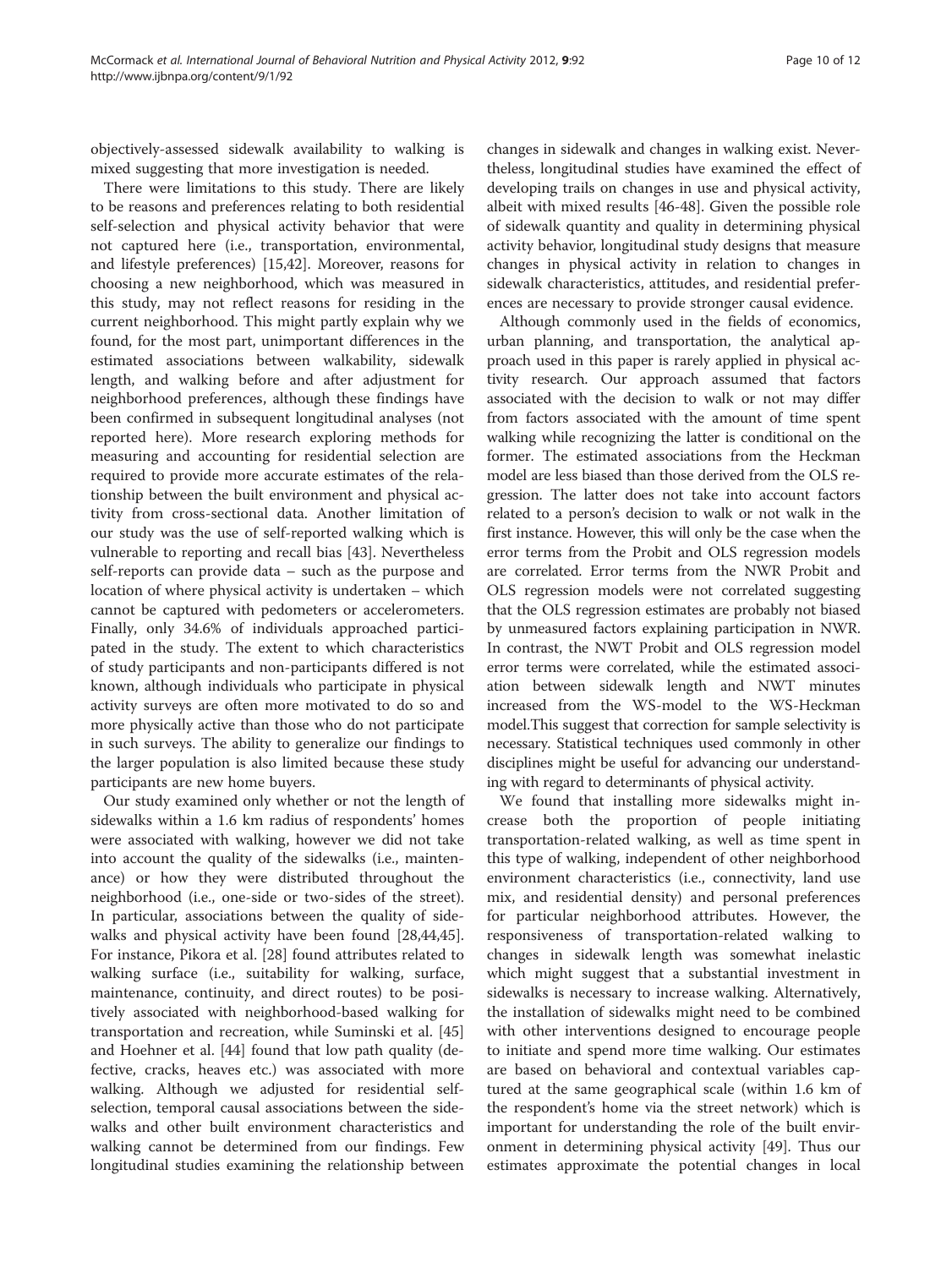<span id="page-10-0"></span>walking that might result from an intervention to increase the length of sidewalks in a neighborhood. These estimates could be used in the future to determine the potential health benefits weighed against the current cost of implementing such an intervention. While we found a linear association between sidewalk length and walking, future research may want to determine whether a threshold exists – in other words is there a maximum length of sidewalk beyond which adding more does not

provide further increases in walking. Our findings suggest that as the length of sidewalks in established neighborhoods increases so too does the likelihood of participation in and the time spent transportation walking in the neighborhood. The availability of sidewalks in the neighborhood was also found to be positively associated with minutes of total walking (transportation and recreational combined), but not recreational walking alone. It is likely that increasing the length of sidewalks has the potential to contribute modest health benefits via small increases in walking behavior, even without including other environmental changes or other interventions.

#### **Endnotes**

Spurious coefficients can arise from OLS regression because the effects of unobserved reasons underlying residential choice or selection, if associated with physical activity, are reflected in the error (or residual term) term representing unexplained variance. This omission error can result in a correlation between the residuals and physical activity, violating the assumption of random normally distributed residuals required for OLS regression, and biasing coefficient estimates between the built environment and the physical activity 13].

<sup>b</sup>The walker-only sample model includes only those respondents who reported walking, and the walker-only sample selectivity corrected model includes only those respondents who report walking however the model includes the Inverse Mills Ratio derived from the prior Probit regression.

#### Competing interests

The author(s) declare that they have no competing interests.

#### Authors' contributions

All authors contributed equally to this work. All authors read and approved the final manuscript.

#### Acknowledgements

Project funded by the National Health and Medical Research Council. GRM is supported by an CIHR Postdoctoral Fellowship. BGC is supported by an Australian NHMRC Principal Research Fellowship (#1004900)

#### Author details

<sup>1</sup>Department of Community Health Sciences, University of Calgary, 2500 University Dr NW, Calgary, AB, Canada T2N1N4. <sup>2</sup>McCaughey Centre, Melbourne School of Population Health, University of Melbourne, Victoria 3010, Australia. <sup>3</sup>Research and Economic Analysis Unit, Queensland Health,

Queensland 4000, Australia. <sup>4</sup>School of Population Health, The University of Queensland, Queensland 4072, Australia. <sup>5</sup>School of Population Health, The University of Western Australia, Perth 6009, Australia.

#### Received: 1 November 2011 Accepted: 18 July 2012 Published: 1 August 2012

#### References

- 1. Warburton DER, Nicol CW, Bredin SSD: Health benefits of physical activity: the evidence. Can Med Assoc J 2006, 174:801–809.
- 2. Sjöström M, Oja P, Hagströmer M, Smith B, Bauman A: Health-enhancing physical activity across European Union countries: the Eurobarometer study. J Pub Health 2006, 14:291–300.
- 3. Trost SG, Owen N, Bauman AE, Sallis JF, Brown W: Correlates of adults' participation in physical activity: Review and update. Med Sci Sports Exerc 2002, 34:1996–2001.
- 4. Frumkin H, Frank L, Jackson R: Urban Sprawl and Public Health. Designing, Planning, and Building for Health Communities. Washington: Island Press; 2004.
- 5. Ewing R, Schmid T, Killingsworth R, Zlot A, Raudenbush S: Relationship between urban sprawl and physical activity, obesity, and morbidity. Am J Health Promot 2003, 18:47–57.
- 6. Sturm R, Cohen DA: Suburban sprawl and physical and mental health. Pub Health 2004, 118:488–496.
- 7. Cao X, Mokhtarian P, Handy S: Examining the impacts of residential selfselection on travel behaviour: a focus on empirical findings. Transport Rev 2009, 29:359–395.
- 8. McCormack G, Giles-Corti B, Lange A, Smith T, Martin K, Pikora T: An update of recent evidence of the relationship between objective and self-report measures of the physical environment and physical activity behaviours. J Sci Med Sport 2004, 7:81–92.
- 9. Saelens B, Handy S: Built environment correlates of walking: a review. Med Sci Sports Exerc 2008, 40:S550–S566.
- 10. Wendel-Vos W, Droomers M, Kremers S, Brug J, van Lenthe F: Potential environmental determinants of physical activity in adults: a systematic review. Obes Rev 2007, 8:425–440.
- 11. Hill A: The environment and disease: Association or causation? Proc R Soc Med 1964, 58:295–300.
- 12. Boone-Heinonen J, Gordon-Larson P, Guilkey D, Jacobs D, Popkin B: Environment and physical activity dynamics: the role of residential selfselection. Psych Sport Exerc 2011, 12:54-60.
- 13. Mokhtarian P, Cao X: Examining the impacts of residential self-selection on travel behavior: a focus on methodologies. Transport Res B-Meth 2008, 42:204–228.
- 14. McCormack GR, Shiell A: In search of causality: a systematic review of the relationship between the built environment and physical activity among adults. Int J Behav Nutr Phys Act 2012, 8:125.
- 15. Cao X: Exploring causal effects of neighborhood type on walking behavior using stratification on the propensity score. Environ Plann - A 2010, 42:487–504.
- 16. Frank LD, Saelens BE, Powell KE, Chapman JE: Stepping towards causation: do built environments or neighborhood and travel preferences explain physical activity, driving, and obesity? Soc Sci Med 2007, 65:1898–1914.
- 17. Sallis J, Saelens B, Frank L, Conway T, Slymen D, Cain K, Chapman J, Kerr J: Neighborhood built environment and income: examining multiple health outcomes. Soc Sci Med 2009, 68:1285–1293.
- 18. Owen N, Cerin E, Leslie E, duToit L, Coffee N, Frank L, Bauman A, Hugo G, Saelens B, Sallis J: Neighborhood walkability and the walking behavior of Australian adults. Am J Prev Med 2007, 33:387–395.
- 19. Chatman D: Residential choice, the built environment, and nonwork travel: evidence using new data and methods. Environ Plann A 2009, 41:1072–1089.
- 20. Addy C, Wilson D, Kirtland K, Ainsworth B, Sharpe P, Kimsey D: Associations of perceived social and physical environmental supports with physical activity and walking behavior. Am J Public Health 2004, 94:440-443.
- 21. De Bourdeaudhuij I, Sallis JF, Saelens BE: Environmental correlates of physical activity in a sample of Belgian adults. Am J Health Promot 2003, 18:83–92.
- 22. Reed JA, Wilson DK, Ainsworth BE, Bowles H, Mixon G: Perceptions of neighborhood sidewalks on walking and physical activity patterns in a southeastern community in the U.S. J Phys Act Health 2006, 3:243-253.